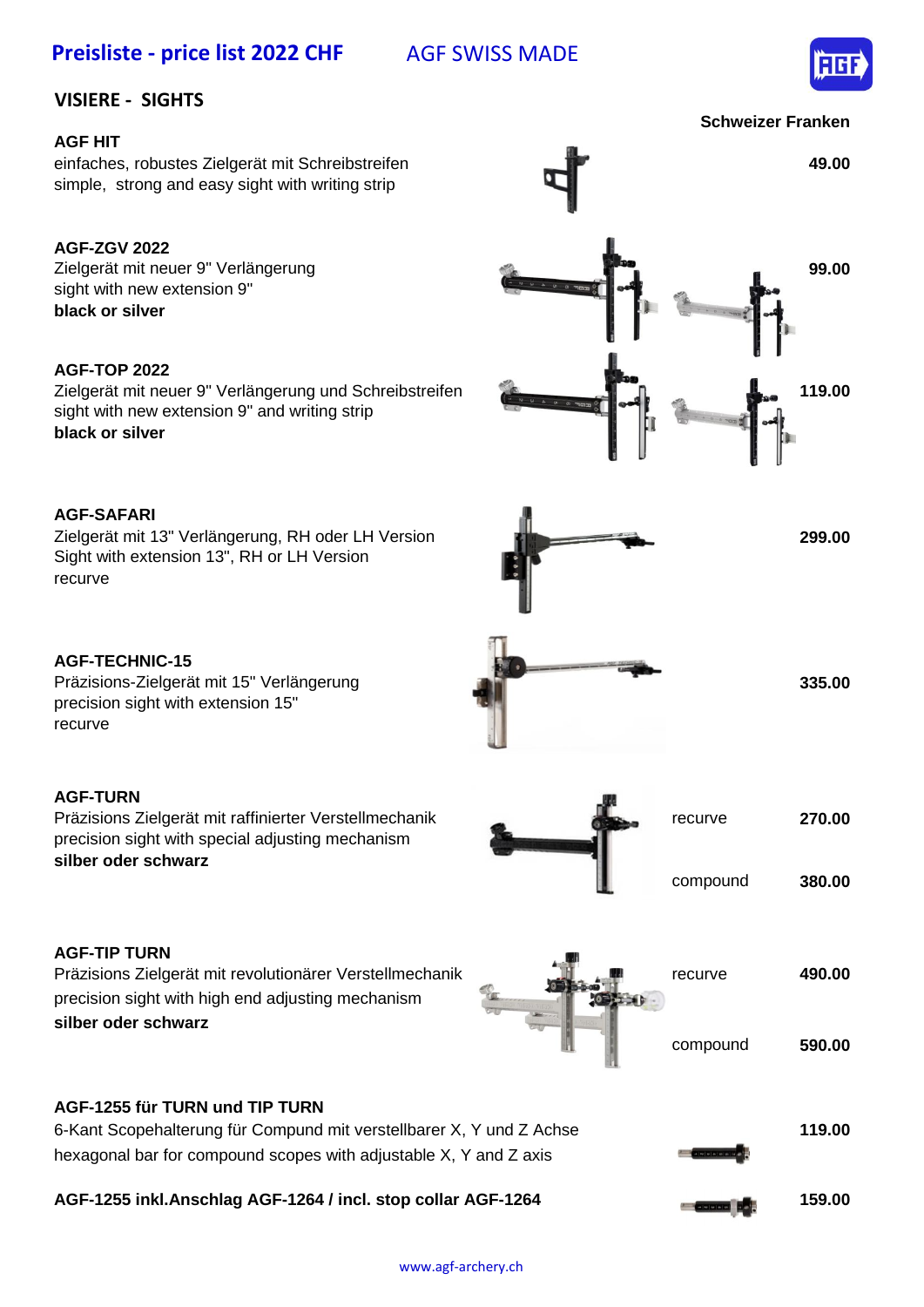Preisliste - price list 2022 CHF AGF SWISS MADE



## **STABILISATION**

|                                                                                                                                         |                                  | <b>Schweizer Franken</b> |
|-----------------------------------------------------------------------------------------------------------------------------------------|----------------------------------|--------------------------|
| <b>AGF-V-BAR LS</b><br>zerlegbar, verzahnt<br>dismountable, geared<br>Zentralgewinde - central thread :<br>Compensator Gewinde - thread | 5/16"<br>5/16"                   | 59.00                    |
| <b>AGF-V-BAR DZ</b><br>zerlegbar, Gewichte verzahnt<br>dismountable, geared<br>Zentralgewinde - central thread :                        | 5/16"                            | 69.00                    |
| Compensator Gewinde - thread                                                                                                            | 5/16"                            |                          |
| AGF-VIBRA STOP, Carbon Stabilisator in verschiedenen Längen<br>Gewinde - thread :                                                       | 5/16"                            | silber oder schwarz      |
| leicht - light (Recurve)                                                                                                                |                                  |                          |
| 12"<br>length                                                                                                                           |                                  | 69.00                    |
| 27", 30", 33", 36"<br>length                                                                                                            |                                  | 119.00                   |
| schwer heavy (Compound)                                                                                                                 |                                  |                          |
| length                                                                                                                                  | 12" (hunting-, 3-D-Stabilisator) | 89.00                    |
| 27", 30", 33", 36"<br>length                                                                                                            |                                  | 149.00                   |
| <b>AGF-CA-Compensator</b>                                                                                                               |                                  |                          |
| AGF-Klassiker, inkl 3 Gewichte / AGF classic, incl. 3 balance weights                                                                   |                                  | 45.00                    |

Gewinde - thread : 5/16"

Länge - lenght 10"

www.agf-archery.ch

and KX and the second second second second second second second second second second second second second second